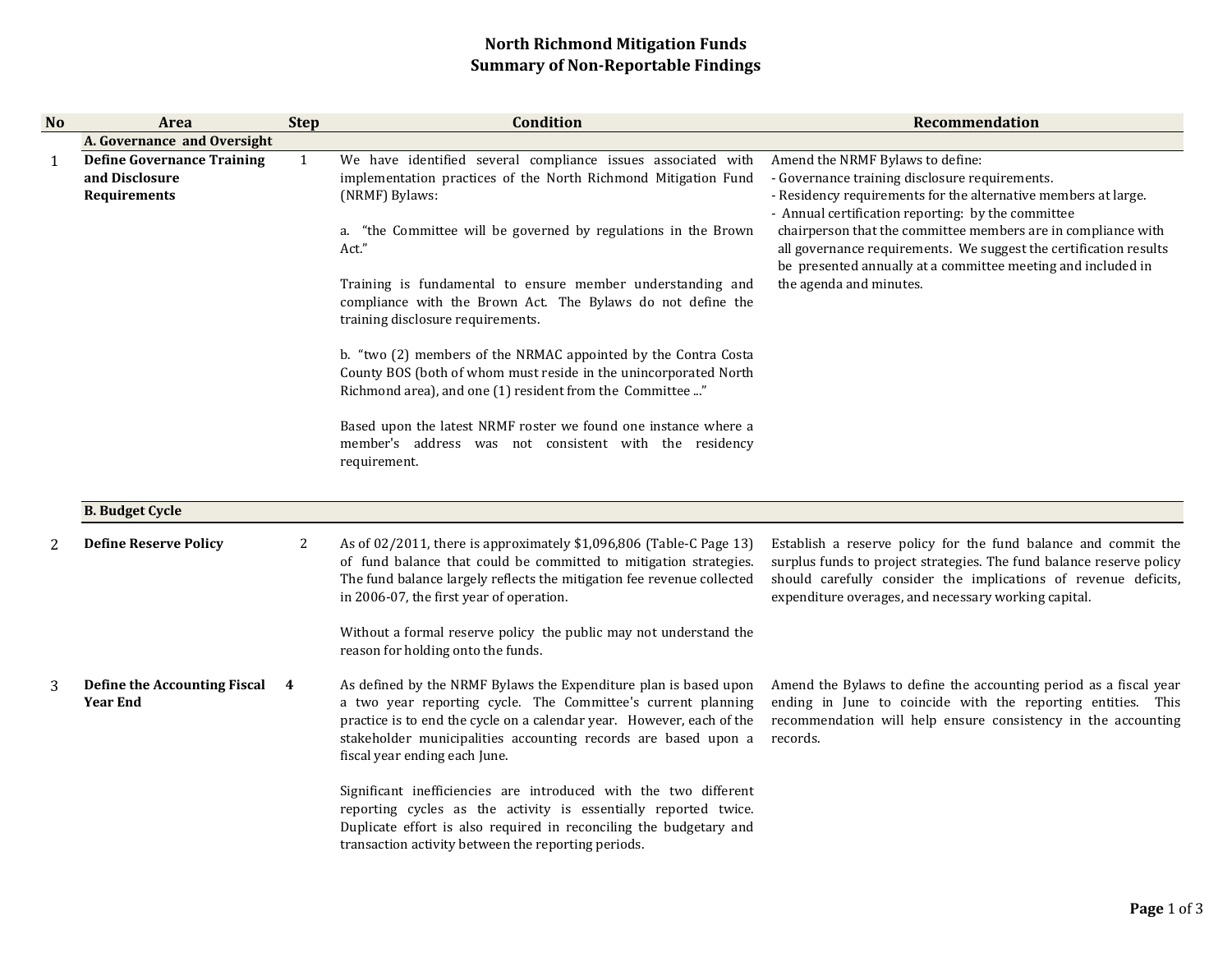## North Richmond Mitigation FundsSummary of Non-Reportable Findings

| <b>No</b> | Area                                                                                  | <b>Step</b> | <b>Condition</b>                                                                                                                                                                                                                                                                                                                                                                                                     | <b>Recommendation</b>                                                                                                                                                                                                                                                                                                                                                                                                                                  |
|-----------|---------------------------------------------------------------------------------------|-------------|----------------------------------------------------------------------------------------------------------------------------------------------------------------------------------------------------------------------------------------------------------------------------------------------------------------------------------------------------------------------------------------------------------------------|--------------------------------------------------------------------------------------------------------------------------------------------------------------------------------------------------------------------------------------------------------------------------------------------------------------------------------------------------------------------------------------------------------------------------------------------------------|
|           | C. Revenue Cycle                                                                      |             |                                                                                                                                                                                                                                                                                                                                                                                                                      |                                                                                                                                                                                                                                                                                                                                                                                                                                                        |
|           | D. Procurement & Expenditure Cycle                                                    |             |                                                                                                                                                                                                                                                                                                                                                                                                                      |                                                                                                                                                                                                                                                                                                                                                                                                                                                        |
|           | <b>Develop Policy on Sub-</b><br><b>Contract Reporting</b>                            | 5           | The current 2010-2011 North Richmond Proposal Guidelines &<br>Application For Mitigation Fee Funding does not require the<br>disclosure of sub-contractors or vendors in the application budget<br>process.<br>Common procurement abuses can include incomplete bid<br>specifications or awarding contracts to friends or relatives. Without<br>formally requiring the definition of the vendors and sub-contractors | To ensure the bid and award process is "fair and open" best<br>procurement practices suggest full disclosure of proposal details<br>including the formal naming of subcontractors and vendors. To<br>ensure efficiency a dollar threshold could be established by the<br>project managers. Contract practices for both municipalities and<br>government code section 7550 require the formal naming of sub-<br>contractors if the amount is over \$5k. |
|           |                                                                                       |             | in the application process the NRMF may fall victim to these abuses.                                                                                                                                                                                                                                                                                                                                                 | This recommendation helps to ensure the safeguarding of public<br>funds, compliance with the law, and promotes public confidence.                                                                                                                                                                                                                                                                                                                      |
| .5        | <b>Standardize Contract</b><br><b>Monitoring &amp; Management</b><br><b>Practices</b> | 6           | In an effort to balance the contract processing workload the<br>participating municipalities have divided the work. Each of the<br>municipalities have their own contract processing and monitoring<br>practices. The two separate contract monitoring methodologies will<br>result in inconsistencies in contract governance.                                                                                       | To ensure quality outcomes from strategic directives a consistent<br>monitoring methodology should be established. Consider:<br>- Both project managers should always approve the final project<br>deliverables. This will require the managers to agree on the<br>deliverables and monitoring methodology at the time of contract<br>origination.                                                                                                     |
|           |                                                                                       |             |                                                                                                                                                                                                                                                                                                                                                                                                                      | - Grantee payment requests should always be tied to project<br>milestones, where the associated deliverables are clearly defined.<br>Payment approval should only occur when the deliverables are<br>clearly achieved. Payment advances should never occur.                                                                                                                                                                                            |
|           |                                                                                       |             |                                                                                                                                                                                                                                                                                                                                                                                                                      | - Grantees should always present final project results to the<br>Committee as a condition of final payment. This allows the<br>Committee members the opportunity to ask questions related to the<br>project thus developing further insight about the deliverables and<br>challenges.                                                                                                                                                                  |